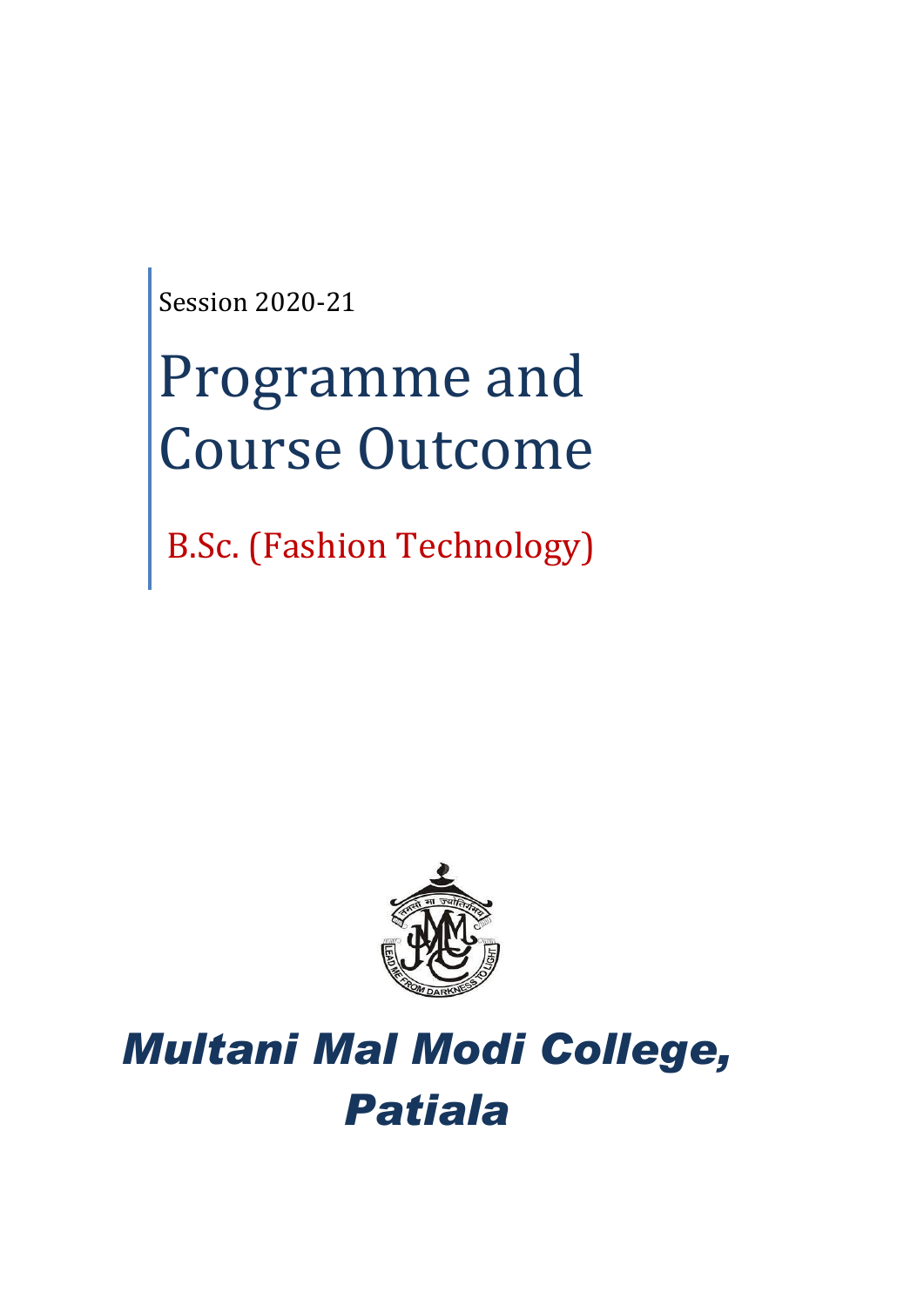*(Session 2020-21)*

## **Program Outcomes (POs)**

**PO1: Fashion and Fabric Theory Knowledge:** Understanding Theories & Principles of behind Fabric Construction, Textile Science, History of Art, Textile, Costumes, Fashion theories, Styles, Marketing and Merchandising

**PO2: Design Process Knowledge:** To apply the knowledge of elements and principles of design to create futuristic designs on various domains and develop prototypes using draping, flat pattern making and stitching.

**PO3: Modern Tool Usage:** Develop skill to apply software tools knowledge to design and create prototypes

**PO4: Visual Communication:** To visually communicate ideas in the form of artistic fashion illustrations, graphic illustration, styling, fashion photography and visual display of merchandise.

**PO5: Professional Skills:** To demonstrate Event Management, Team Work, Leadership, Entrepreneurial and Business Skills

#### **B.Sc. (Fashion Technology)**

#### **Program Specific Outcomes (PSOs)**

Fashion Technology Specific Program Objectives

Upon completion of the Bachelor of Science in Fashion Technology, graduates will be able to:

**PSO1:** Understands the basic cognitive on fashion illustration, apparel designing, draping and to develop the innovative skill in the field of pattern making and grading, garment construction and to rolling apparel industry.

**PSO2:** To skill orientation through learning the procedures of the pattern drafting, pattern cutting, and process of fabric formation and construction of garments to textile industry.

**PSO3:** Will able to apply their updated knowledge of current trends of fashion in the creation of innovative design to produce garment to the modern textile industry.

**PSO4:** Will able to practice the modern tool and technologies using Corel Draw, Photoshop Reach CAD software with using different types of garment designed and prepare the garment making to the textile and fashion industry.

**PSO5:** The students will exhibit the demonstration in fashion portfolio sketching, dyeing and printing textile processing in the modern world.

**PSO 6:** Have a strong foundation and understanding of the garment manufacturing process and procedures

PSO: 6 Integrate fashion design in the business context by applying consumer psychology, markets, and trends to create product lines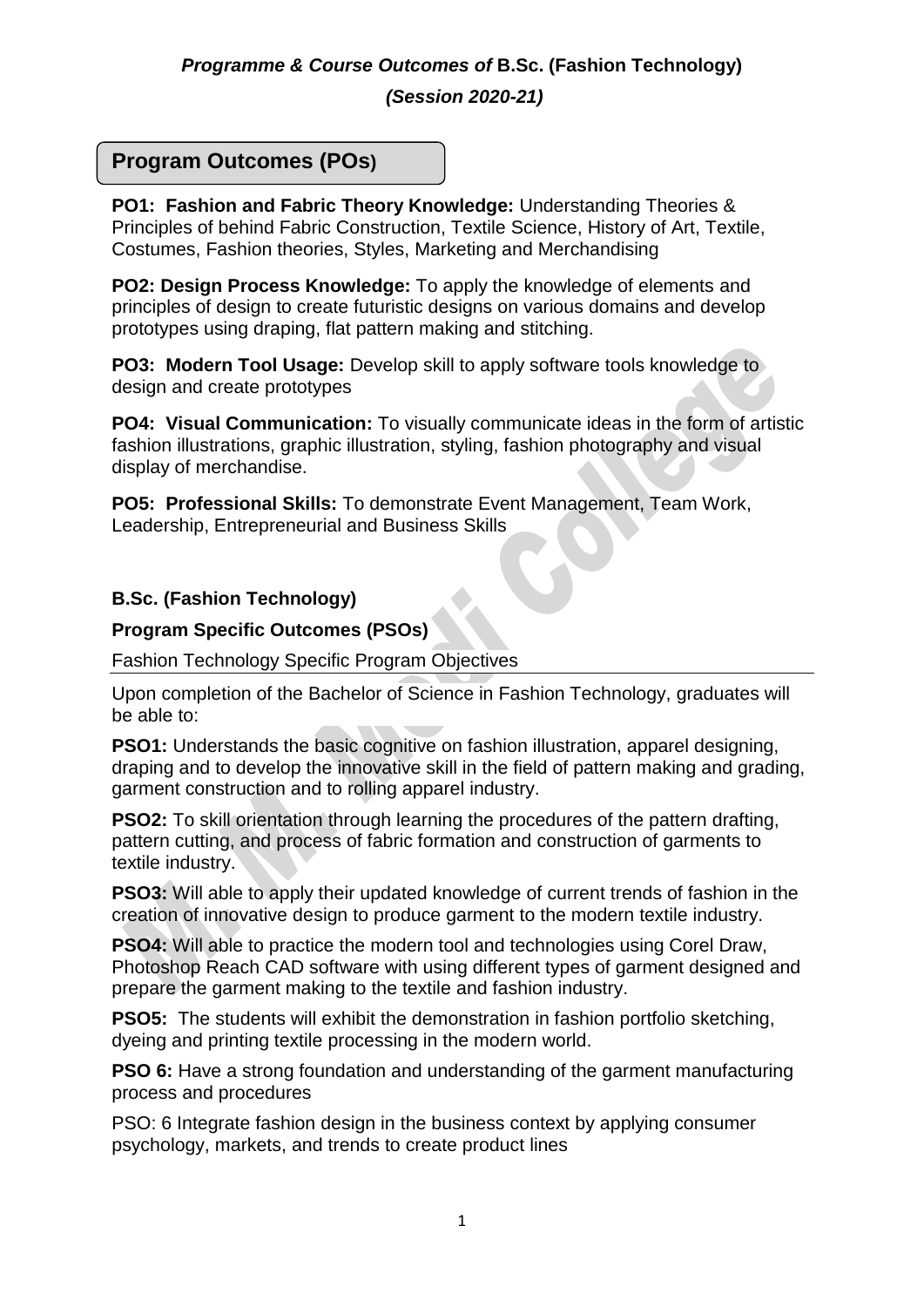## *Programme & Course Outcomes of* **B.Sc. (Fashion Technology)**

*(Session 2020-21)*

**Course Outcomes (COs)**

## **B.Sc (Fashion Technology)**

#### **Semester-1st**

## **Theory Papers**

| <b>Paper Code</b>       | <b>Paper Name</b>               |
|-------------------------|---------------------------------|
| <b>BFT-101</b>          | Punjabi compulsory (Mudla Gyan) |
| <b>BFT-102</b>          | Elements of design              |
| <b>BFT-103</b>          | Drafting & Pattern Making-I     |
| <b>BFT-104</b>          | <b>Fundamentals of Computer</b> |
| <b>Practical Papers</b> |                                 |

## **Practical Papers**

| <b>Paper Code</b> | <b>Paper Name</b>                      |
|-------------------|----------------------------------------|
| <b>BFT-112</b>    | <b>Elements of design</b>              |
| <b>BFT-113</b>    | <b>Drafting &amp; Pattern Making-I</b> |
| <b>BFT-114</b>    | <b>Fundamentals of Computer</b>        |

## **Semester-II (Exam. April/May.)**

| <b>Paper Code</b> | <b>Paper Name</b>      | Internal          | <b>External</b>   | <b>Total Marks</b> | <b>Credit</b> |
|-------------------|------------------------|-------------------|-------------------|--------------------|---------------|
|                   |                        | <b>Assessment</b> | <b>Assessment</b> |                    | hours/week    |
|                   |                        |                   |                   |                    |               |
|                   | Communication          | 26                | 74                | 100                | 6             |
| <b>BFT-201</b>    | Skills in English      |                   |                   |                    |               |
|                   |                        |                   |                   |                    |               |
|                   | Punjabi                | 25                | 75                | 100                | 6             |
| *BFT-202          | Compulsory/            |                   |                   |                    |               |
|                   | Punjabi                |                   |                   |                    |               |
|                   | compulsory(Mudl<br>a   |                   |                   |                    |               |
|                   | Gyan                   |                   |                   |                    |               |
|                   |                        |                   |                   |                    |               |
| <b>BFT-203</b>    | <b>Fashion Studies</b> | 26                | 74                | 100                | 6             |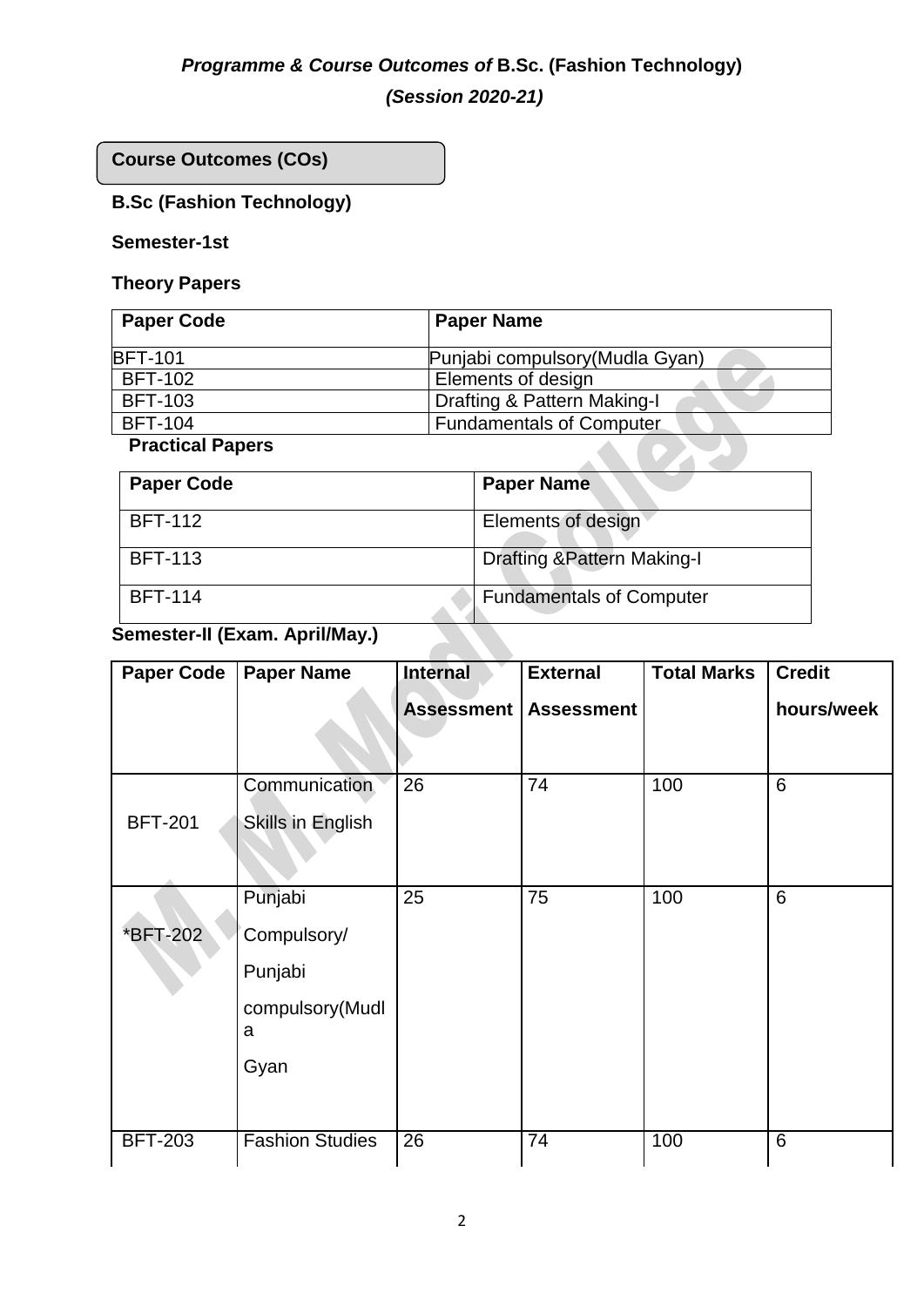|  | 100 |  | Textile Science-I   26 | <b>BFT-204</b> |
|--|-----|--|------------------------|----------------|
|  |     |  |                        |                |

| <b>Paper Code</b> | <b>Paper Name</b>     |
|-------------------|-----------------------|
|                   |                       |
|                   | Sewing                |
|                   | Techniques &          |
| <b>BFT-212</b>    | Equipments            |
|                   |                       |
|                   | Fashion               |
| <b>BFT-213</b>    | <b>Illustration-I</b> |
|                   |                       |
|                   | <b>Textile</b>        |
| <b>BFT-214</b>    | Science-I             |
|                   |                       |

#### **B.Sc. (Fashion Technology) I Semester-1**

## ਬੀ**.** ਐਸ ਸੀ**.** ਐਫ਼ ਟੀ ਭਾਗ ਪਹਿਲਾ ਸਮੈਸਟਰ ਪਹਿਲਾ ਦੀ ਪੰਜਾਬੀ ਲਾਜ਼ਮੀ ਹਿਸ਼ੇਦੀ ਪੜ੍ਹਾਈ ਉਪਰੰਤ ਹਿਹਦਆਰਥੀਆਂ ਦੀ ਯੋਗਤਾ ਅਤੇ ਸਮਰਥਾ ਵਿਚ ਸਾਰਥਕ ਵਾਧਾ ਹੋਵੇਗਾ

ਸਾਹਿਤਕ ਰਚਨਾਵਾਂ ਦੇ ਮਾਧਿਅਮ ਨਾਲ ਵਿਦਿਆਰਥੀਆਂ ਅੰਦਰ ਸਾਹਿਤਕ ਰਚੀਆਂ ਦਾ ਵਿਕਾਸ ਹੋਵੇਗਾ

ਭਾਸ਼ਾ ਦੀ ਸਿਧਾਂਤਕ ਜਾਣਕਾਰੀ ਨਾਲ ਵਿਦਿਆਰਥੀ ਦੀ ਭਾਸ਼ਾਈ ਸਮਰੱਥਾ ਵਿਚ ਵਾਧਾ

ਸਮਾਜਿਕ ਵਾਤਾਵਰਣ ਤੇ ਸਭਿਆਚਾਰਕ ਵਿਸ਼ਿਆਂ ਸਬੰਧੀ ਗਿਆਨ ਦੀ ਪਾਪਤੀ

ਆਲੋਚਨਾਤਮਕ ਤੇ ਸਿਰਜਣਾਤਮਕ ਸੋਚ/ਪਹੰਚ ਦਾ ਵਿਕਾਸ

ਮਨੱਖੀ ਹੋਂਦ ਦੇ ਸੰਕਟਾਂ ਦੀ ਨਿਸ਼ਾਨਦੇਹੀ ਅਤੇ ਉਹਨਾਂ ਦਾ ਯੋਗ ਹੱਲ ਲੱਭਣ ਦੇ ਸਮਰੱਥ ਹੋਣਾ

ਵਿਦਿਆਰਥੀ ਆਪਣੇ ਵਿਚਾਰਾਂ ਨੂੰ ਲਿਖਿਤ ਅਤੇ ਮੌਖਿਕ ਰੂਪ ਵਿਚ ਵਿਅਕਤ ਕਰਨ ਦਾ ਹੁਨਰ

ਪੰਜਾਬੀ ਭਾਸ਼ਾ ਦੀ ਵਿਆਕਰਨਕ ਮੁਹਾਰਤ ਨਾਲ ਕਿਸੇ ਵੀ ਹੋਰ ਭਾਸ਼ਾ ਨੂੰ ਆਸਾਨੀ ਨਾਲ ਗ੍ਰਹਿਣ/ਸਮਝਣ ਦੀ ਯੋਗਤਾ

## Course Outcomes (COs): BFT-102; Elements of design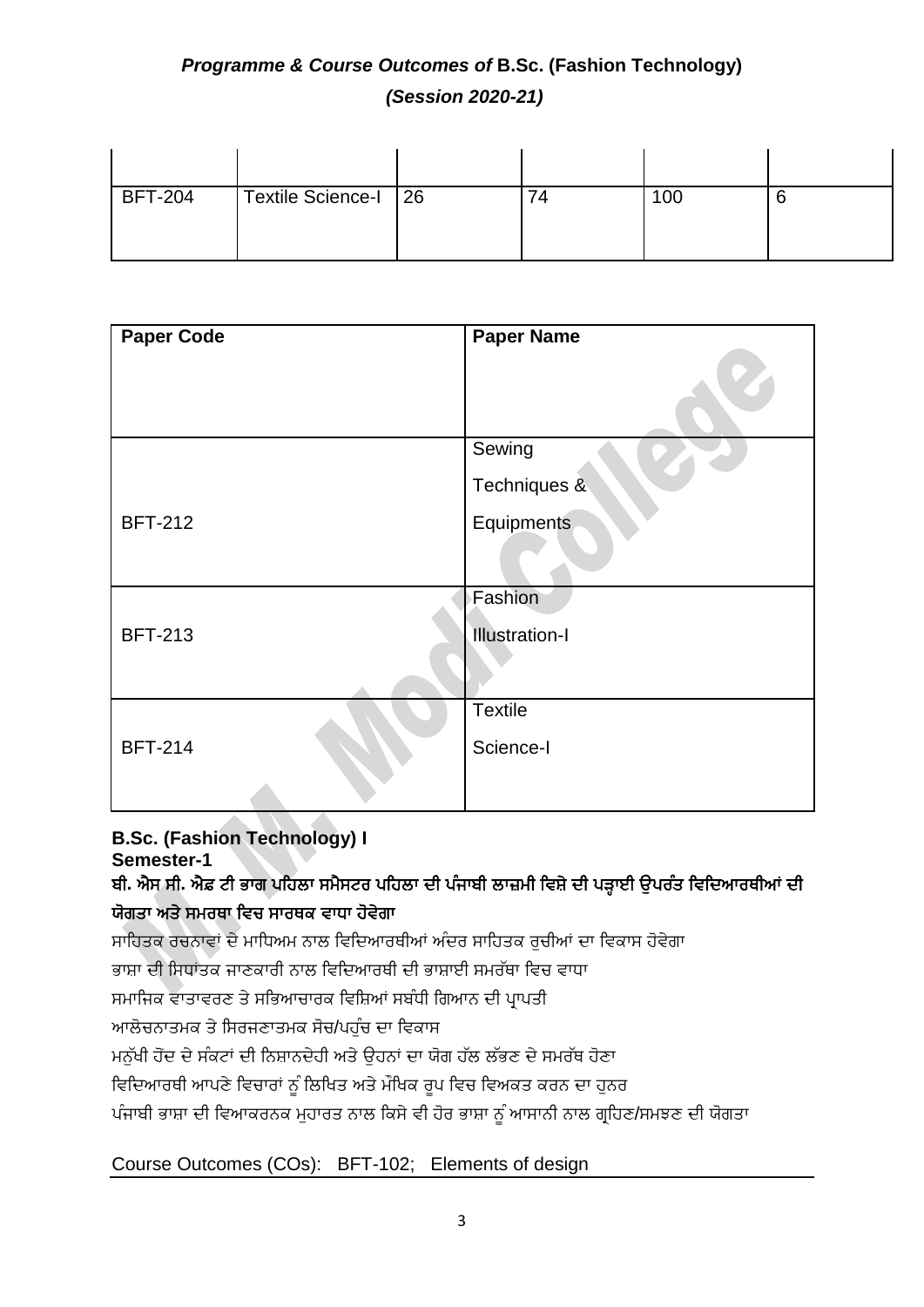CO: 1 to provide students creativity based sound foundation for design work.

CO: 2. Have technical knowledge for creative art work.

CO: 3 To develop the aesthetic and creative sense for designing fashion apparels

CO: 4 To develop a design vocabulary as an essential tool for practicing as designers.

#### . Course Outcomes (COs): BFT-103; Drafting & Pattern Making-I

- CO: 1 To provide fundamental knowledge of various tools and techniques of drafting and pattern making
- CO: 2. To impart technical knowledge for skill in pattern making and its techniques
- CO: 3 To understand the basic components of garments
- CO: 4 To study the concept of fitting and pattern alterations

Course Outcomes (COs): BFT-104; Fundamentals of Computer

CO: 1 To acquaint students with knowledge of basic of computer

CO: 2 To acquaint students with knowledge of CAD based application in fashion designing

- CO: 3 To enable the students to have a working knowledge of MS Office.
- CO: 4 To assist the students in making work assignments in word file and giving power point presentations.

#### Course Outcomes (COs): BFT-112; Elements of design (Practical)

CO: 1 To acquaint the students with the use & application of design elements like Lines, Shapes, Texture & color to form a good design.

CO: 2. To develop the aesthetic and creative sense for designing through knowledge of principles of design

CO: 3 To develop a design sense through color aspects in designs

Co: 4 To enable students to understand rendering of textures

Course Outcomes (COs): BFT-113; Drafting & Pattern Making-I (Practical)

CO: 1 To understand and create various structural design components in clothing.

#### Course Outcomes (COs): BFT-114; Fundamentals of Computer (Practical)

CO: 1 To enable students to handle of Corel draw tools and create design compositions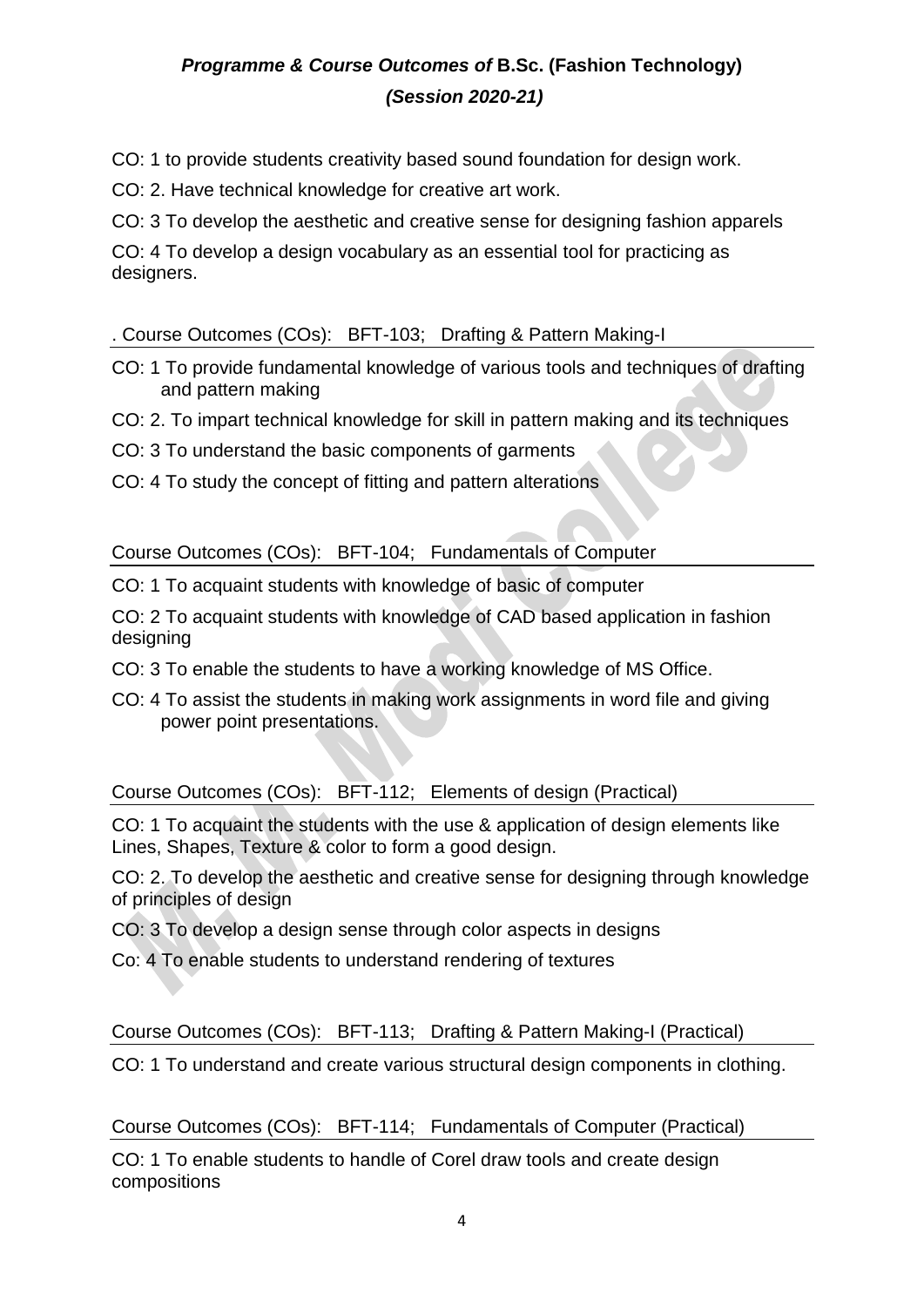CO: 2 To enable the students to make presentations in PowerPoint with its multimedia tools.

#### **B.Sc. (Fashion Technology) I Semester-II**

## ਬੀ. ਐਸ ਸੀ. ਐਫ਼ ਟੀ ਭਾਗ ਪਹਿਲਾ ਸਮੈਸਟਰ ਦਜਾ ਦੀ ਪੰਜਾਬੀ ਲਾਜ਼ਮੀ ਵਿਸ਼ੇ ਦੀ ਪੜਾਈ ਉਪਰੰਤ ਵਿਦਿਆਰਥੀਆਂ ਦੀ ਯੋਗਤਾ ਅਤੇ ਸਮਰਥਾ ਵਿਚ ਸਾਰਥਕ ਵਾਧਾ ਹੋਵੇਗਾ

ਵਿਆਕਰਨਕ ਪੱਧਰ ਉੱਤੇ ਪੰਜਾਬੀ ਭਾਸ਼ਾ ਨੂੰ ਸ਼ੁੱਧ ਰਪ ਵਿਚ ਉਚਾਰਨ, ਲਿਖਣ ਅਤੇ ਪੜ੍ਹਨ ਦਾ ਹਨਰ ਪੰਜਾਬੀ ਭਾਸ਼ਾ ਦੇ ਸ਼ਬਦ ਨਿਰਮਾਣ ਪਬੰਧ ਦਾ ਗਿਆਨ ਵੱਖ ਵੱਖ ਉਪਭਾਸ਼ਾਵਾਂ ਦੀ ਵੱਖਰਤਾ ਰਾਹੀਂ ਪੰਜਾਬ ਦੀ ਭਾਸ਼ਾਈ ਭਿੰਨਤਾ ਤੇ ਵਿਸ਼ਾਲਤਾ ਦਾ ਗਿਆਨ ਵਿਭਿੰਨ ਸਮਾਜਿਕ, ਰਾਜਨੀਤਕ, ਧਾਰਮਿਕ ਮੱਦਿਆਂ ਸਬੰਧੀ ਵਿਚਾਰਾਂ ਦੇ ਨਿਰਮਾਣ ਦੀ ਸਮਰੱਥਾ ਵਿਚ ਵਾਧਾ ਮਕਾਬਲੇ ਦੀਆਂ ਪੀਖਿਆਵਾਂ ਵਿਚ ਸਹਾਇਕ ਸਮਾਜਿਕ ਰਿਸ਼ਤਿਆਂ ਵਿਚ ਭਾਵਾਂ ਦੀ ਸਰਲ ਪੇਸ਼ਕਾਰੀ ਨਿਜੀ ਚਿੱਨੀ-ਪੱਤਰ ਰਾਹੀਂ ਕਰਨ ਦੀ ਯੋਗਤਾ ਵਪਾਰਕ ਪੱਤਰ ਵਿਹਾਰ ਰਾਹੀਂ ਵਪਾਰਕ ਪੱਧਰ 'ਤੇ ਸੰਚਾਰ ਸਮਰੱਥਾ ਦਾ ਵਿਕਾਸ ਭਾਸ਼ਾ ਦੇ ਵਿਭਿੰਨ ਰਪਾਂ ਨੰ ਸਮਝ ਕੇ ਸਮਾਜ ਵਿੱਚ ਪਭਾਵਸ਼ਾਲੀ ਰਪ ਵਿੱਚ ਵਿਚਰਨ ਦੀ ਯੋਗਤਾ ਭਾਸ਼ਾ ਦੀ ਸਮਰੱਥਾ ਪਛਾਣ ਕੇਅੰਦਰਲੀ ਯੋਗਤਾ ਦਾ ਸਿੀ ਪਰਯੋਗ ਕਰਨਾ ਸਾਹਿਤਕ ਰਚਨਾਵਾਂ ਦੇ ਮਾਧਿਅਮ ਨਾਲ ਵਿਦਿਆਰਥੀਆਂ ਅੰਦਰ ਸਾਹਿਤਕ ਰਚੀਆਂ ਦਾ ਵਿਕਾਸ ਹੋਵੇਗਾ

## Course Outcomes (COs): BFT-203; Fashion Studies

CO: 1 To understand the fashion terminologies, fashion scenario and fashion industry

- CO: 2. To foster an understanding of international / Indian designers and their work
- CO: 3. Get an insight into the more recent developments in the field of global fashion
- CO: 4 To acquire the knowlwdge of national and international fashion centers

Course Outcomes (COs): BFT-204; Textile Science

- CO: 1.To enables students' knowledge of the essential and desirable properties and structure of textile fibers.
- CO:2. To enable students 'to have knowledge of various yarn formation process and basic fabric construction techniques.

Course Outcomes (COs): BFT-212; Sewing Techniques & Equipment's (Practical)

- CO: 1 To acquaint the students with the basics of apparel construction.
- CO: 2. To have working knowledge of tools and equipment used in sewing.
- CO: 3 Identification of different types of seams, seam finishes, Fullness, Plackets, Pockets sleeves and collar for various garments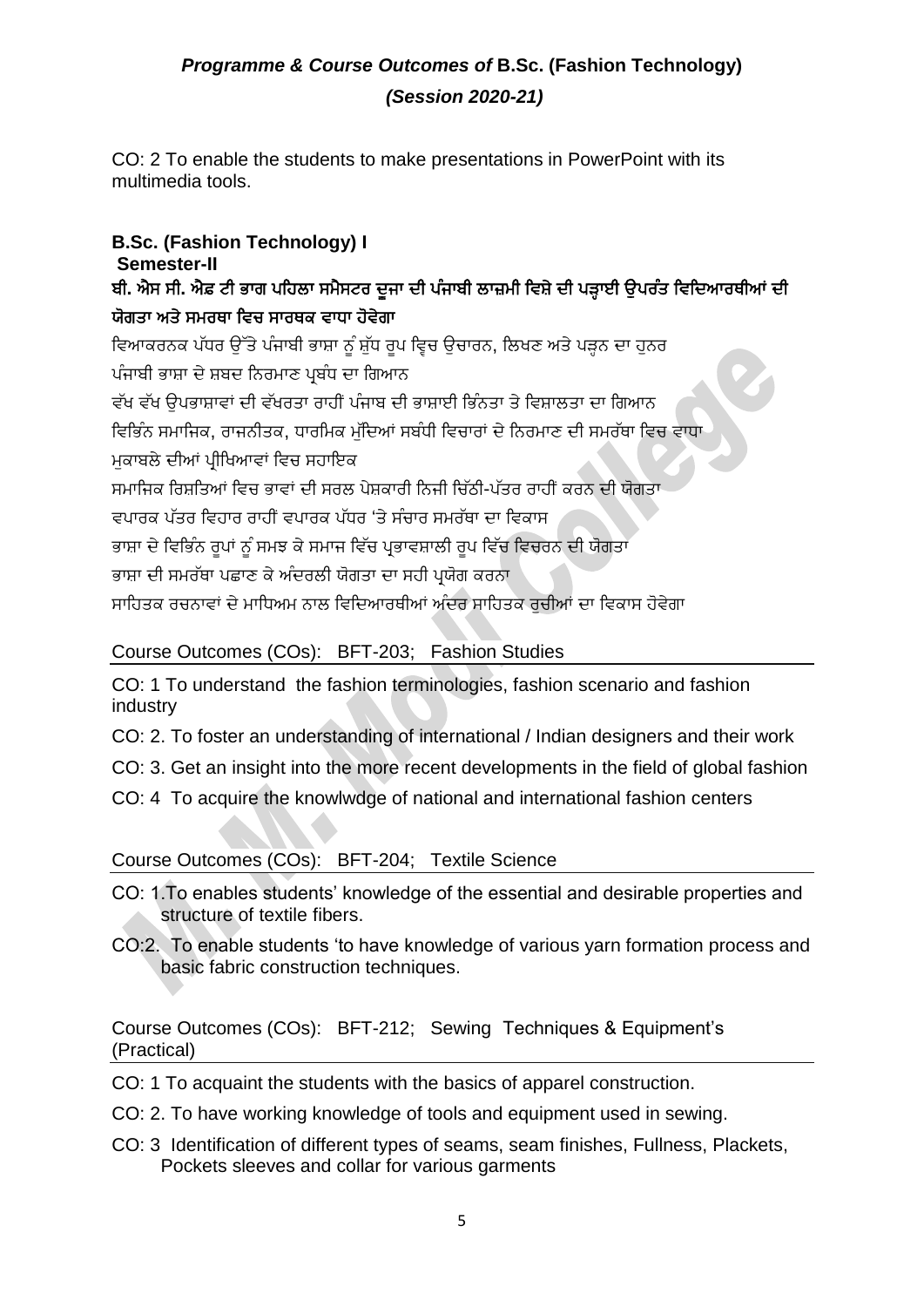CO: 4. Handling the sewing machine and the ability to do stitch basic stitches on fabric

Course Outcomes (COs): BFT-213; Fashion Illustration-I (Practical)

CO: 1 To acquaint the students with the basics of fashion illustration concepts and techniques.

CO: 2 To enable students to draw fashion and model figures indifferent poses

CO: 3To develop drawing skills required for designing through line and shading exercises.

Course Outcomes (COs): BFT-214; Textile Science-1

CO:1. To enables the students to identify different types of yarns and weaves.

CO:2. To enhance the knowledge of the students about crimp, twist in yarn.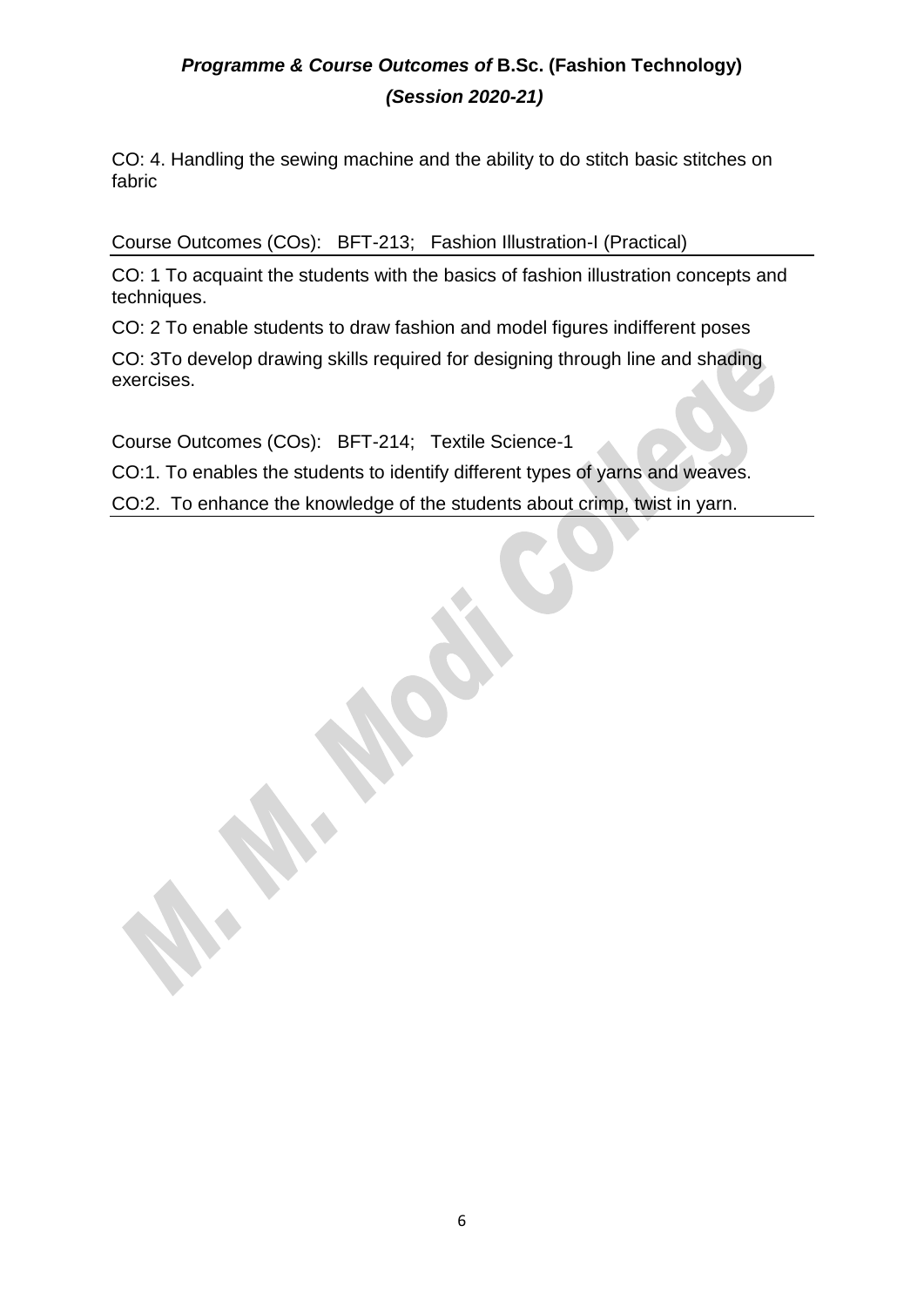**Course Outcomes (COs)**

## **Semester-III (Exam: November/December)**

#### **Theory Papers**

| Paper          | <b>Paper Name</b>                                 |
|----------------|---------------------------------------------------|
| Code           |                                                   |
|                | Punjabi Compulsory/ Punjabi Compulsory Mudla Gyan |
| <b>BFT-301</b> | <b>Textile Science-II</b>                         |
| <b>BFT-404</b> | <b>Computer Aided Fashion Design-I</b>            |
| <b>BFT-303</b> | <b>History of Indian Costumes</b>                 |

New C

#### **Practical Papers**

| Paper<br>Code  | Paper Name                             |
|----------------|----------------------------------------|
|                |                                        |
|                |                                        |
|                |                                        |
| <b>BFT-414</b> | <b>Computer Aided Fashion Design-I</b> |
|                |                                        |
| <b>BFT-314</b> | <b>Fashion Illustration-I</b>          |
| <b>BFT-315</b> | <b>Garment Construction-I</b>          |
|                | <b>Grand Total</b>                     |

## **Semester-IV (Exam: April/May)**

| Paper | <b>Paper Name</b> |
|-------|-------------------|
| Code  |                   |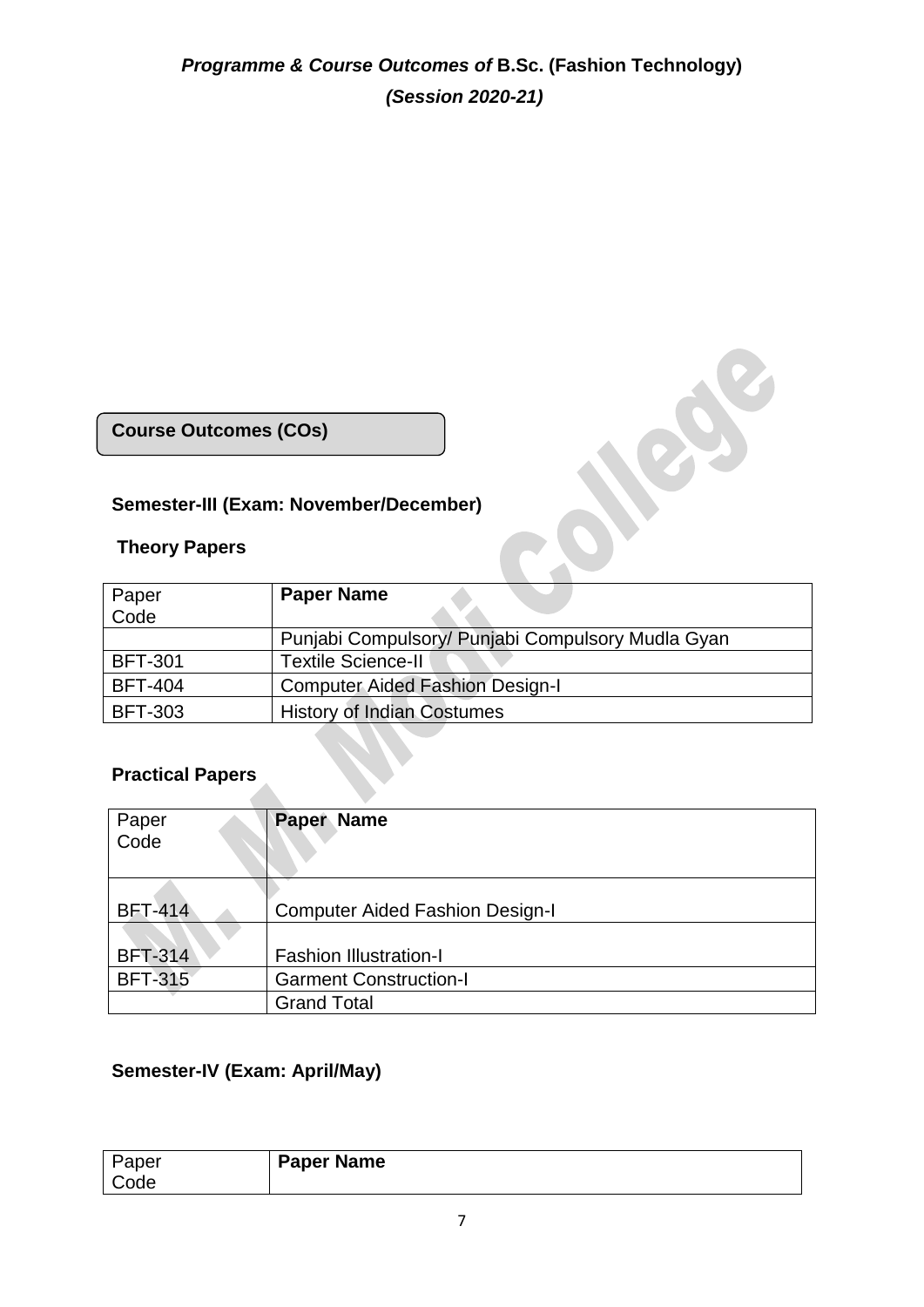|                | Punjabi Compulsory/ Punjabi Compulsory Mudla Gyan |
|----------------|---------------------------------------------------|
| <b>BFT-401</b> | <b>Environmental and Road Safety Awareness</b>    |
| <b>BFT-402</b> | <b>History of World Costumes</b>                  |
| <b>BFT-403</b> | <b>Apparel Manufacturing Technology</b>           |
| <b>BFT-302</b> | <b>Indian Textiles</b>                            |
|                |                                                   |

**Theory Papers**

## **Practical Papers**

| Paper<br>Code  | Paper Name                      |
|----------------|---------------------------------|
|                |                                 |
|                |                                 |
|                |                                 |
| <b>BFT-412</b> | <b>Fashion Illustration-III</b> |
|                |                                 |
| <b>BFT-312</b> | <b>Surface Ornamentation</b>    |
|                |                                 |
| <b>BFT-415</b> | Draping and Grading             |
|                |                                 |

## ਬੀ. ਐਸ ਸੀ. ਐਫ਼ ਟੀ ਭਾਗ ਦਜਾ ਸਮੈਸਟਰ ਤੀਜਾ ਦੀ ਪੰਜਾਬੀ ਲਾਜ਼ਮੀ ਵਿਸ਼ੇ ਦੀ ਪੜ੍ਹਾਈ ਉਪਰੰਤ ਵਿਦਿਆਰਥੀਆਂ ਦੀ ਯੋਗਤਾ ਅਤੇ ਸਮਰਥਾ ਵਿਚ ਸਾਰਥਕ ਵਾਧਾ ਹੋਵੇਗਾ

ਵਿਦਿਆਰਥੀਆਂ ਨੰ ਗੌਰਵਮਈ ਇਤਿਹਾਸ ਦਾ ਗਿਆਨ ਹੋਵੇਗਾ

ਸਾਹਿਤਕ ਰੁਪਾਕਾਰ ਨਾਵਲ ਰਾਹੀਂ ਜ਼ਿੰਦਗੀ ਦੀ ਵਿਸ਼ਾਲਤਾ ਨੂੰ ਸਮਝਣ ਦੀ ਯੋਗਤਾ ਦਾ ਵਿਕਾਸ

ਵਾਕ ਬਣਤਰ ਦੇ ਗਿਆਨ ਰਾਹੀਂ ਵਿਦਿਆਰਥੀ ਆਪਣੇ ਭਾਵਾਂ ਦਾ ਸੰਚਾਰ ਸਚੱਜੇ ਢੰਗ ਨਾਲ ਕਰ ਸਕਣਗੇ

ਿਪਾਰਕ ਅਦਾਹਰਆਂ ਹਿਚ ਦਫ਼ਤਰੀ ਕੰਮਕਾਜ ਹਿਚ ਿਰਤੀ ਜਾਂਦੀ ਰਾਜ ਭਾਸ਼ਾ ਪੰਜਾਬੀ ਦੀ ਤਕਨੀਕੀ ਜਾਣਕਾਰੀ ਰਾਿੀਂ ਰਜ਼ਗਾਰ ਸੰਭਾਵਨਾਵਾਂ ਵਿਚ ਵਾਧਾ

ਸਾਹਿਤਕ ਰਪਾਂ ਦੀ ਸਿਧਾਂਤਕ ਸਮਝ ਦੇ ਨਾਲ ਉਹ ਵੱਖ ਵੱਖ ਸਾਹਿਤ ਰਪਾਂ ਵਿਚ ਸਾਹਿਤ ਰਚਣ ਦੇ ਯੋਗ ਹੋਣਗੇ ਸਾਹਿਤਕਾਰ ਦੇ ਜੀਵਨ ਸਫ਼ਰ ਦਾ ਗਿਆਨ ਵਿਦਿਆਰਥੀਆਂ ਨੂੰ ਰਚਨਾਕਾਰ ਦੇ ਸਾਹਿਤਕ ਦ੍ਰਿਸ਼ਟੀਕੋਣ ਨੂੰ ਸਮਝਣ ਵ੍ਵਿਚ ਸਹਾਈ ਹੋਵੇਗਾ

#### Course Outcomes (COs): BFT-301; Textile Science

- CO: 1 To provide comprehensive knowledge about concept of various dyeing & printing methods
- CO: 2. To enhance knowledge about different kinds of weaves and knits.
- CO: 3 To acquaint the students about different types of finishes and their application

. Course Outcomes (COs): BFT-404; Computer Aided Fashion Design- 1

CO: 1 To acquaint students with knowledge of CAD based application in fashion designing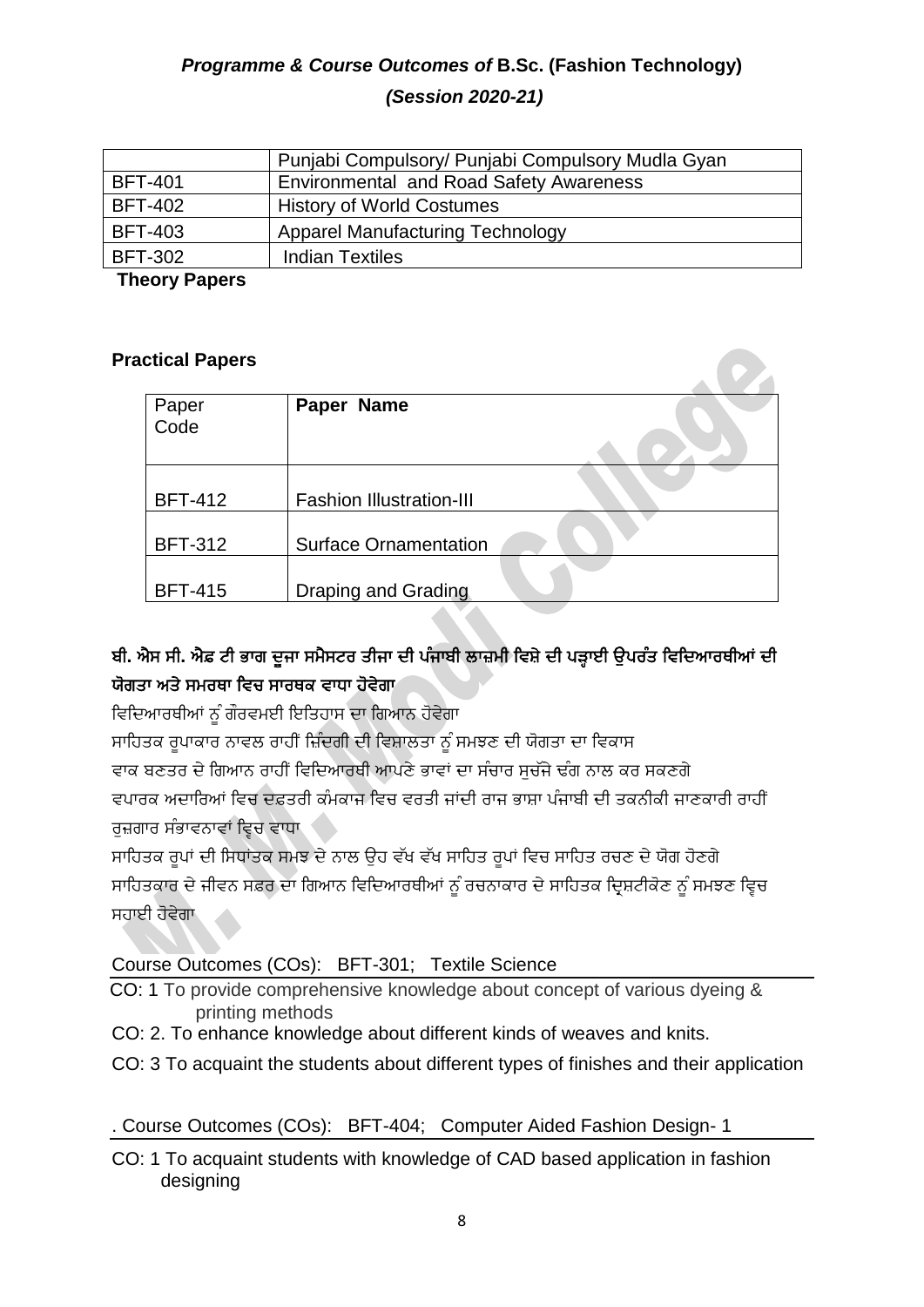Course Outcomes (COs): BFT-303; History of Indian Costumes

CO: 1 To give an insight about evolution of Indian costumes since ancient times.

CO: 2 To understand the importance and relevance of Indian costumes as an inspiration for design creations.

#### Course Outcomes (COs): BFT-414; Computer Aided Fashion Design- 1 (Practical)

- CO: 1 Application of tools of Coral Draw and Photoshop for making design compositions for textiles and apparel
- CO: 2. To enable students to develop textures and patterns using CAD softwares

Course Outcomes (COs): BFT-314; Fashion Illustration-II (Practical)

CO: 1 To enable students to understand design through drawings

CO: 2 To enable the students to illustrate garment details

Co: 3 To make students aware the importance of client profile in designing.

## Course Outcomes (COs): BFT-315; Garment construction-I (Practical)

- CO: 1 To acquaint students with the techniques and skills of pattern drafting and working patterns
- CO: 2 To enable students to obtain harmony between the pattern and design of the garment

## **Semester-IV**

## ਬੀ. ਐਸ ਸੀ. ਐਫ਼ ਟੀ ਭਾਗ ਦੂਜਾ ਸਮੈਸਟਰ ਚੌਥਾ ਦੀ ਪੰਜਾਬੀ ਲਾਜ਼ਮੀ ਵਿਸ਼ੇ ਦੀ ਪੜ੍ਹਾਈ ਉਪਰੰਤ ਵਿਦਿਆਰਥੀਆਂ ਦੀ

## ਯੋਗਤਾ ਅਤੇ ਸਮਰਥਾ ਵਿਚ ਸਾਰਥਕ ਵਾਧਾ ਹੋਵੇਗਾ

ਕਵਿਤਾ ਨੂੰ ਪੜਦਿਆਂ ਵਿਦਿਆਰਥੀਆਂ ਅੰਦਰ ਸਾਹਿਤਕ ਰਚੀ ਦਾ ਵਿਕਾਸ ਹੋਵੇਗਾ

ਕਹਿਤਾ ਹਿਹਦਆਰਥੀਆਂ ਦੀ ਕਲਪਨਾ ਸ਼ਕਤੀ ਦਾ ਹਿਕਾਸ ਕਰੇਗੀ

ਕਵਿਤਾ ਦੁਆਰਾ ਵਿਦਿਆਰਥੀਆਂ ਸ਼ਬਦ ਦੀ ਸਮਰੱਥਾ ਅਤੇ ਪਰਤਾਂ ਬਾਰੇ ਸਹੀ ਅਰਥਾਂ ਵਿਚ ਜਾਣਨਗੇ।

ਵਿਦਿਆਰਥੀਆਂ ਨੂੰ ਸਾਹਿਤਕ ਲਹਿਰਾਂ ਦਾ ਗਿਆਨ ਉਹਨਾਂ ਦੀ ਸਾਹਿਤਕ ਸਿਰਜਣਾ ਦੇ ਹਨਰ ਨੂੰ ਨਿਖਾਰੇਗਾ

ਪੰਜਾਬੀ ਭਾਸ਼ਾ ਦਾ ਪਿਛੋਕੜ ਦਾ ਗਿਆਨ ਵਿਦਿਆਰਥੀਆਂ ਨੂੰ ਮਾਂ ਬੋਲੀ ਪੰਜਾਬੀ ਦੇ ਮਾਣਯੋਗ ਮੱਲਾਂ ਨਾਲ ਜੋੜੇਗਾ

ਗਰਮਖੀ ਲਿੱਪੀ ਦੀ ਵਿਕਾਸ ਪ੍ਰਕਿਰਿਆ ਬਾਰੇ ਪੜ੍ਹਦੇ ਹੋਏ ਵਿਦਿਆਰਥੀ ਭਾਸ਼ਾ ਅਤੇ ਲਿੱਪੀ ਦੇ ਆਪਸੀ ਸਬੰਧਾਂ ਨੰ ਸਮਝਣਗੇ

ਲਿੱਪੀ ਨੂੰ ਸਮਝਣ ਤੋਂ ਬਾਅਦ ਭਾਸ਼ਾ ਦੀ ਸਮਰਥਾ ਪਛਾਨਣ ਦੇ ਯੋਗ ਹੋਣਗੇ

ਸਮਾਜਿਕ ਰਾਜਸੀ ਅਕਾਦਮਿਕ ਹਾਲਤਾਂ ਪ੍ਰਤੀ ਆਪਣੀ ਸੰਵੇਦਨਾ ਤੇ ਸਮਝ ਵਿਅਕਤ ਕਰਨ ਦੇ ਕਾਬਿਲ ਹੋਣਗੇ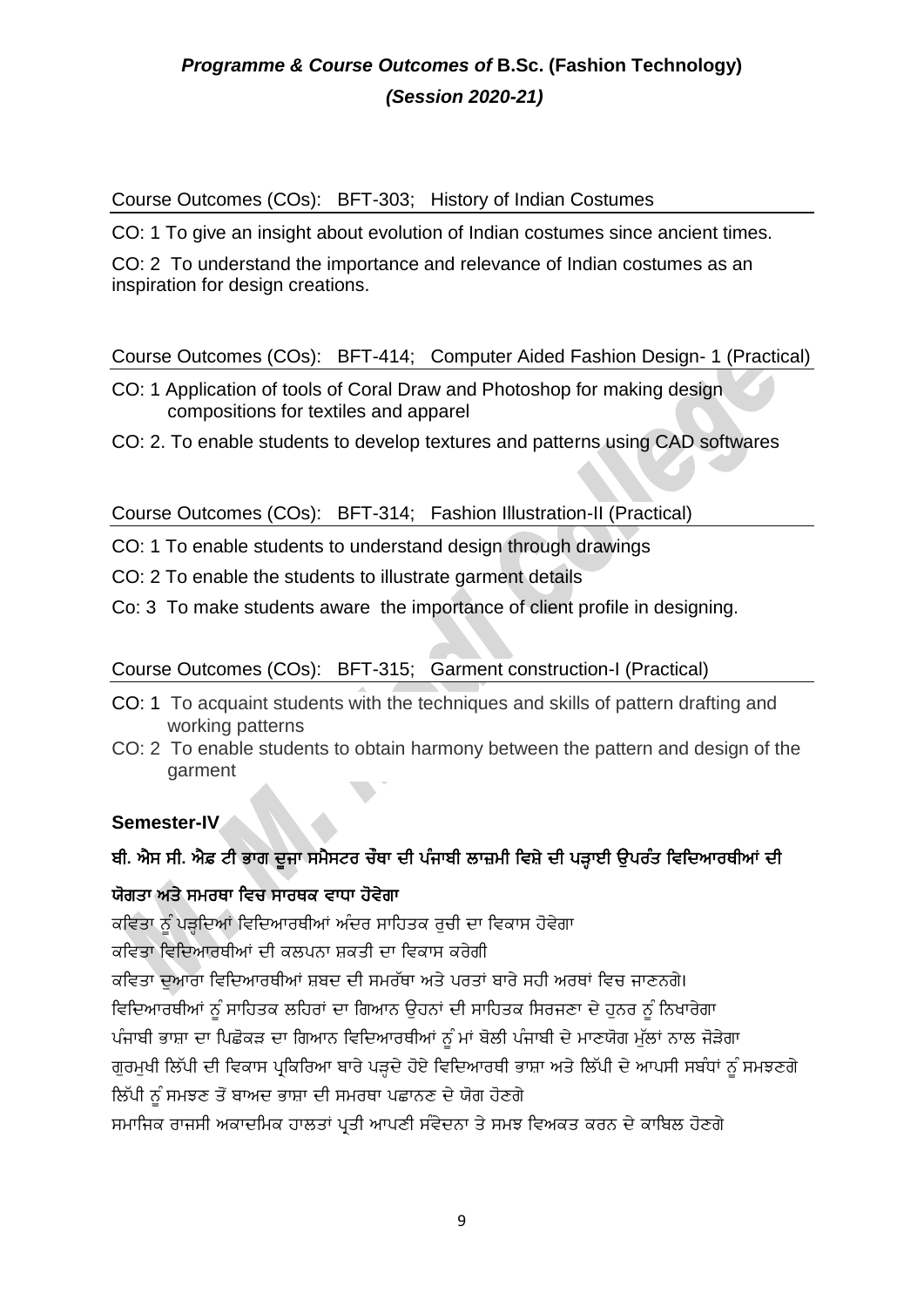Course Outcomes (COs): BFT-402; History of World Costumes

CO: 1 To acquaint the students with the history and evolution of World Costumes.

Course Outcomes (COs): BFT-403: Apparel manufacturing Technology

- CO: 1.To acquaint the students with structure of apparel industry..
- CO:2. To make the students aware of the working of various departments of garment industry
- CO: 3 To expose the students to the latest practices and technological world of garment production

#### Course Outcomes (COs): BFT-302 Indian Textiles

CO: 1 To acquaint the students to the world of rich and glorious Textiles and crafts of India.

CO: 2 To identify Textile crafts traditions used in a different regions of India by various communities.

Course Outcomes (COs): BFT-412; Fashion Illustration-III (Practical)

CO: 1 To acquaint the students with various styles of garments.

CO: 2 To acquaint the students with garment designing according to different occasions.

#### Course Outcomes (COs): BFT-312; Surface Ornamentation (Practical)

- CO: 1. Understanding the basic embroidery stitches
- CO: 2. Ability to do traditional Indian embroidery and the different fabric construction **Techniques**
- CO: 3. Capacity to incorporate and develop new design using surface embellishments.

Course Outcomes (COs): BFT-415; Draping and Grading (Practical)

CO: 1 To develop structured garment using draping techniques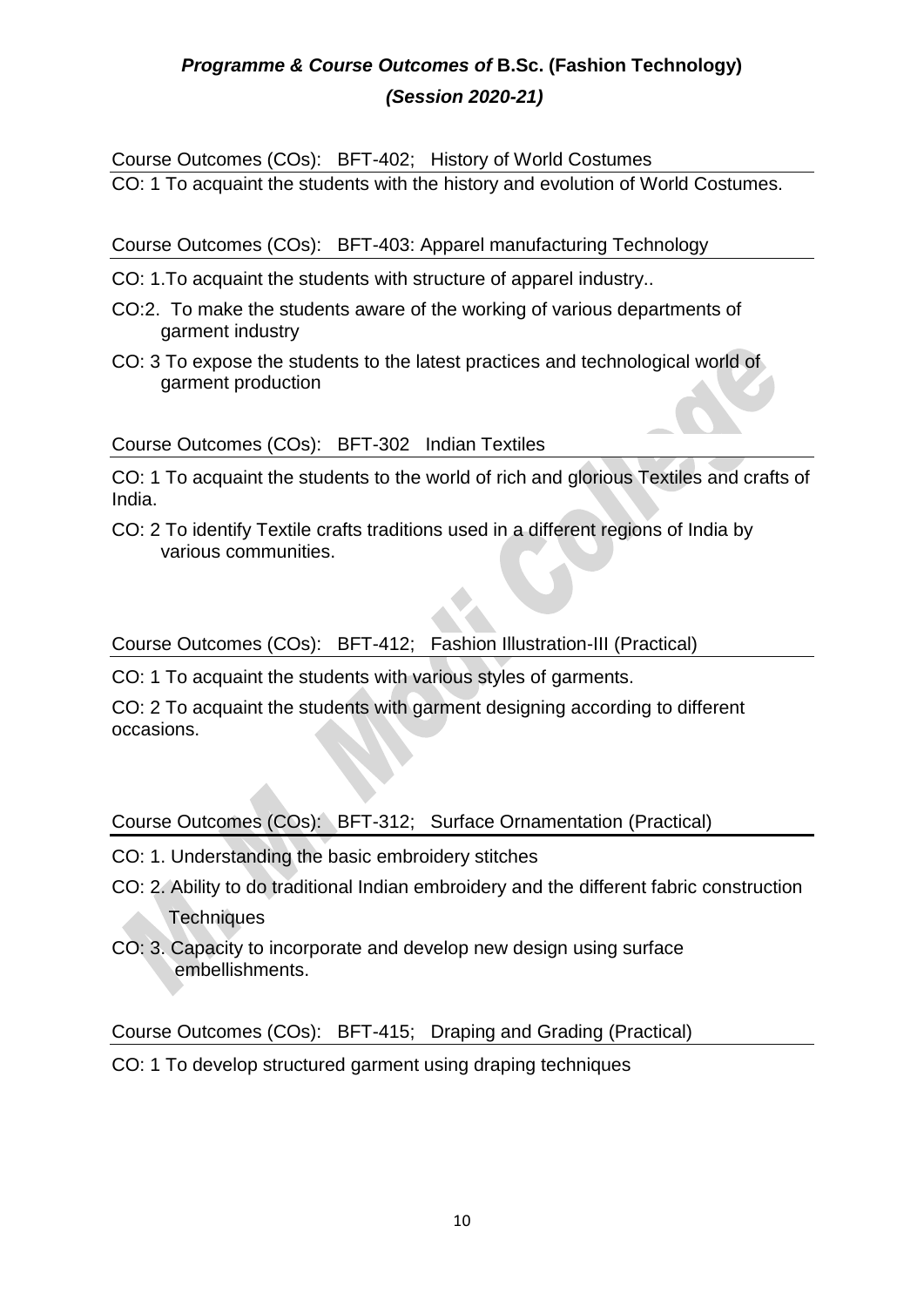## **Semester-V (Exam: November/December)**

## **Theory Papers**

|                | <b>Paper Name</b>                                 |
|----------------|---------------------------------------------------|
| Paper<br>Code  |                                                   |
|                | Punjabi Compulsory/ Punjabi Compulsory Mudla Gyan |
| <b>BFT-501</b> | <b>Fashion Marketing</b>                          |
| <b>BFT-502</b> | Organisation of Fashion Industry                  |

#### **Practical Papers**

| Paper<br>Code  | Paper Name                                          |
|----------------|-----------------------------------------------------|
| <b>BFT-512</b> |                                                     |
|                | <b>Accessory Design and Construction</b>            |
| <b>BFT-314</b> | <b>Computer Aided Fashion Design-II</b>             |
|                |                                                     |
| <b>BFT-315</b> | Drafting, Pattern Making and Garment Construction-I |
|                | <b>Grand Total</b>                                  |
|                |                                                     |

## **Semester-VI (Exam: November/December)**

## **Scheme of studies**

## **Theory Papers**

| Paper<br>Code  | <b>Paper Name</b>                                 |
|----------------|---------------------------------------------------|
|                | Punjabi Compulsory/ Punjabi Compulsory Mudla Gyan |
| <b>BFT-601</b> | <b>Fashion Merchandising</b>                      |
| <b>BFT-602</b> | <b>Personality and Clothing</b>                   |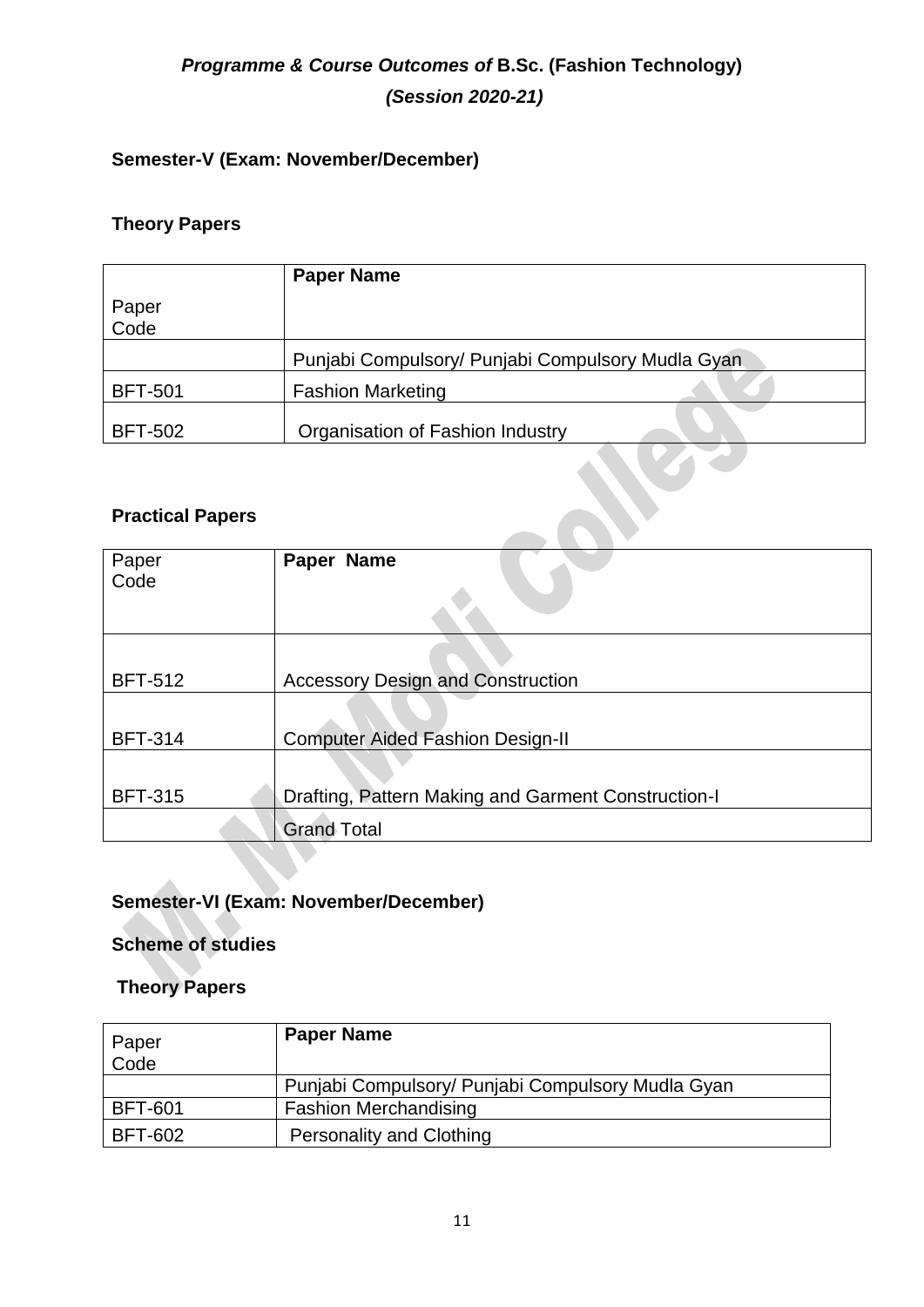## **Practical Papers**

| Paper<br>Code  | Paper Name                                     |
|----------------|------------------------------------------------|
| <b>BFT-613</b> | <b>Project Work</b>                            |
| <b>BFT-614</b> | Fashion Design and Construction (Fashion Show) |
| <b>BFT-615</b> | Portfolio                                      |
|                | <b>Grand Total</b>                             |

## ਬੀ**.** ਐਸ ਸੀ**.** ਐਫ਼ ਟੀ ਭਾਗ ਤੀਜਾ ਸਮੈਸਟਰ ਪੰਜਿਾਂ ਦੀ ਪੰਜਾਬੀ ਲਾਜ਼ਮੀ ਹਿਸ਼ੇਦੀ ਪੜ੍ਹਾਈ ਉਪਰੰਤ ਹਿਹਦਆਰਥੀਆਂ ਦੀ

## ਯੋਗਤਾ ਅਤੇ ਸਮਰਥਾ ਵਿਚ ਸਾਰਥਕ ਵਾਧਾ ਹੋਵੇਗਾ

ਵਿਦਿਆਰਥੀਆਂ ਅੰਦਰ ਸਾਹਿਤ ਦੇ ਪ੍ਰਯੋਜਨ ਅਤੇ ਤੱਤਾਂ ਦੀ ਜਾਣਕਾਰੀ ਸਿਰਜਣਾਤਮਕ ਰੁਚੀਆਂ ਦਾ ਵਿਕਾਸ ਕਰੇਗੀ ਸਾਹਿਤਕ ਰਪਾਕਾਰ ਨਾਵਲ ਰਾਹੀਂ ਜ਼ਿੰਦਗੀ ਦੀ ਵਿਸ਼ਾਲਤਾ ਅਤੇ ਮਨੱਖੀ ਅਸਤਿਤਵ ਦੇ ਸਮਕਾਲੀ ਅਤੇ ਚਿਰਕਾਲੀ ਸੰਕਟਾਂ ਨੂੰ ਸਮਝਣ ਦੀ ਯੋਗਤਾ ਦਾ ਹਿਕਾਸ

ਨਾਵਲ ਰੁਪਾਕਾਰ ਰਾਹੀੰ ਜੀਵਨ ਸਰੋਕਾਰਾਂ ਦੀ ਪੇਸ਼ਕਾਰੀ ਵਿਦਿਆਰਥੀਆਂ ਅੰਦਰ ਮਾਨਵੀ ਸੰਵੇਦਨਾ ਨੂੰ ਜਗਾਏਗੀ ਪੰਜਾਬੀ ਭਾਸ਼ਾ ਦੇ ਸਿਧਾਂਤਕ ਸੰਕਲਪਾਂ ਦੀ ਜਾਣਕਾਰੀ ਵਾਹਰਕ ਭਾਸ਼ਾ ਦੇ ਸੰਗਠਨ ਨੂੰ ਸਮਝਣ ਵਿਚ ਸਹਾਈ ਹੋਵੇਗਾ ਵਿਭਿੰਨ ਸਮਾਜਿਕ ਸਭਿਆਚਰਕ ਤੇ ਵਾਤਾਵਰੂਨਕ ਵਿਸ਼ਿਆਂ ਦਾ ਗਿਆਨ ਮੁਕਾਬਲੇ ਦੀਆਂ ਪ੍ਰੀਖਿਆਵਾਂ ਵਿਚ ਸਹਾਇਕ

#### Course Outcomes (COs): BFT-501: Fashion Marketing

CO: 1 To develop an insight among students in Fashion Markets

CO: 2. To acquaint the students with the importance of marketing and principles of marketing in the fashion apparel market.

. Course Outcomes (COs): BFT-502: Organization of fashion Industry

CO: 1 To provide fundamental knowledge of organizational structure and working of Apparel Industry.

CO: 2. To impart knowledge regarding marketing channels and operational policies in garment retail sector.

CO: 3 To understand various segments of apparel sector for Channelizing interest area.

Course Outcomes (COs): BFT-512; Accessory Design and Construction (Practical)

CO: 1 To acquaint students with knowledge of developing innovative and creative fashion, home and contract products for diverse textile markets.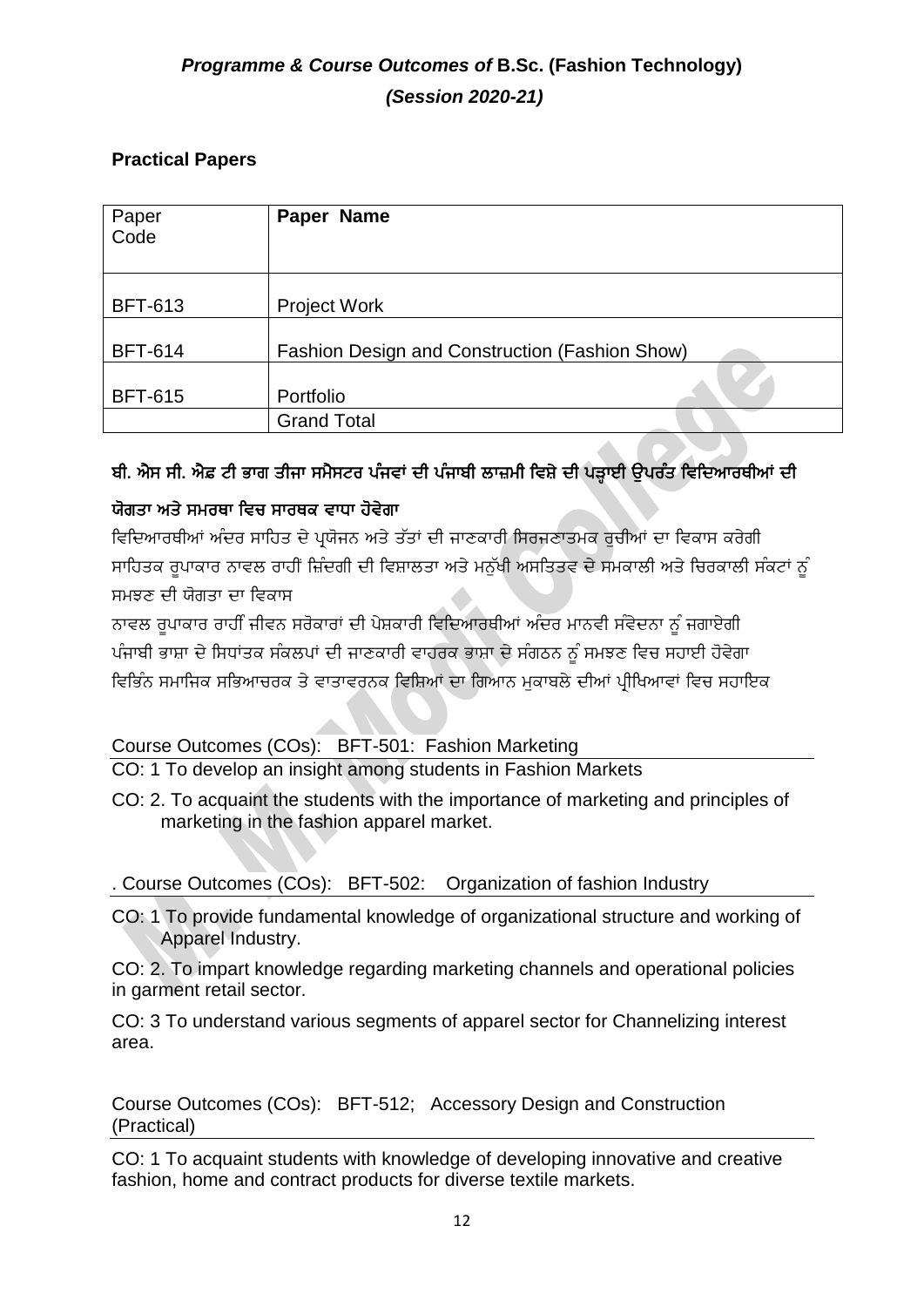Co: 2 Apply knowledge of design elements and principles, product, market and technology to critique of

fashion, textile and textile product design work.

#### Course Outcomes (COs): BFT-314; Computer Aided Fashion Design-II (Practical)

CO: 1 To acquaint the students with the use & application of design elements like Lines, Shapes, Texture & color to form a good design with CAD

CO: 2. To develop the aesthetic and creative sense for designing using digital medium through knowledge of principles of design

Course Outcomes (COs): BFT-315: Drafting, Pattern Making and Garment Construction -I (Practical)

CO: 1 To inculcate ability to develop western wear garments

CO:2 Capacity to develop women's and men's wear .

## ਬੀ**.** ਐਸ ਸੀ**.** ਐਫ਼ ਟੀ ਭਾਗ ਤੀਜਾ ਸਮੈਸਟਰ ਛੇਿਾਂ ਦੀ ਪੰਜਾਬੀ ਲਾਜ਼ਮੀ ਹਿਸ਼ੇਦੀ ਪੜ੍ਹਾਈ ਉਪਰੰਤ ਹਿਹਦਆਰਥੀਆਂ ਦੀ

#### ਯੋਗਤਾ ਅਤੇ ਸਮਰਥਾ ਵਿਚ ਸਾਰਥਕ ਵਾਧਾ ਹੋਵੇਗਾ

ਅੰਗਰੇਜ਼ੀ ਤੋਂ ਪੰਜਾਬੀ ਅਨੁਵਾਦ ਕਰਦੇ ਹੋਏ ਭਾਸ਼ਾਈ ਸਾਂਝਾਂ ਅਤੇ ਵਖਰੇਵਿਆਂ ਬਾਰੇ ਜਾਨਣ ਦੇ ਸਮਰੱਥ ਹੋਣਗੇ ਸਿਵਲ ਪੀਖਿਆਵਾਂ ਵਿਚ ਪੰਜਾਬੀ ਭਾਸ਼ਾ ਦਾ ਅਧਿਐਨ ਉਹਨਾਂ ਨੂੰ ਮਜਬਤ ਆਧਾਰ ਪਦਾਨ ਕਰੇਗਾ ਵਿਦਿਆਰਥੀ ਤਕਨੀਕ ਦੇ ਦੌਰ ਵਿਚ ਹੁੰਦੇ ਹੋਏ ਲੋਕਧਾਰਾਈ ਰਪਾਂਤਰਣ ਦੇ ਬੋਧ ਬਾਰੇ ਗਿਆਨ ਹਾਸਿਲ ਕਰਨਗੇ ਵਿਦਿਆਰਥੀਆਂ ਵਿਚ ਅਨੁਵਾਦ ਰਾਹੀਂ ਬਹ-ਭਾਸ਼ਾਈ ਯੋਗਤਾ ਦਾ ਨਿਰਮਾਣ

ਵਿਦਿਆਰਥੀ ਪੰਜਾਬ ਦੀ ਲੋਕਧਾਰਾ ⁄ਸਭਿਆਚਾਰ ਬਾਰੇ ਪਪਤ ਗਿਆਨ ਰਾਹੀਂ ਆਪਣੀਆਂ ਪਰੰਪਰਾਵਾਂ ਦਾ ਸਮਕਾਲ ਨਾਲ

ਵਰ ਮੇਚ ਕੇ ਮਲਾਂਕਣ ਕਰਨ ਦੇ ਸਮਰੱਥ ਹੋਣਗੇ

ਵਿਦਿਆਰਥੀ ਮੀਡੀਆ ਤੇ ਤਕਨੀਕ ਰਾਹੀਂ ਲੋਕਧਾਰਾਈ ਅੰਸ਼ਾਂ ਦੀ ਕੀਤੀ ਜਾ ਰਹੀ ਪੇਸ਼ਕਾਰੀ ਸਬੰਧੀ ਪੱਖ ਤੇਵਿਪੱਖ ਵਿਚ ਆਪਣੇ ਵਿਚਾਰ ਬਣਾਉਣ ਦੇ ਸਮਰੱਥ ਹੋਣਗੇ

ਪੰਜਾਬੀ ਭਾਸ਼ਾ ਦੇ ਵਿਆਕਰਨਕ ਸੰਗਠਨ ਵਿਚ ਕਾਰਜਸ਼ੀਲ ਤਕਨੀਕੀ ਪੱਖਾਂ ਦੀ ਜਾਣਕਾਰੀ ਉਹਨਾਂ ਨੰ ਮਿਆਰੀ ਭਾਸ਼ਾ ਹਸਰਜਣ ਦੇਸਮਰੱਥ ਬਣਾਏਗੀ

Course Outcomes (COs): BFT-601: Fashion Merchandising

CO: 1 Understanding the process and organizational structure of fashion merchandising.

CO: 2. Capacity to relate to what was learnt in the class room to the industry

. Course Outcomes (COs): BFT-602: Personality and Clothing

CO: 1 To provide fundamental knowledge relation of clothing to physical and mental health of wearer